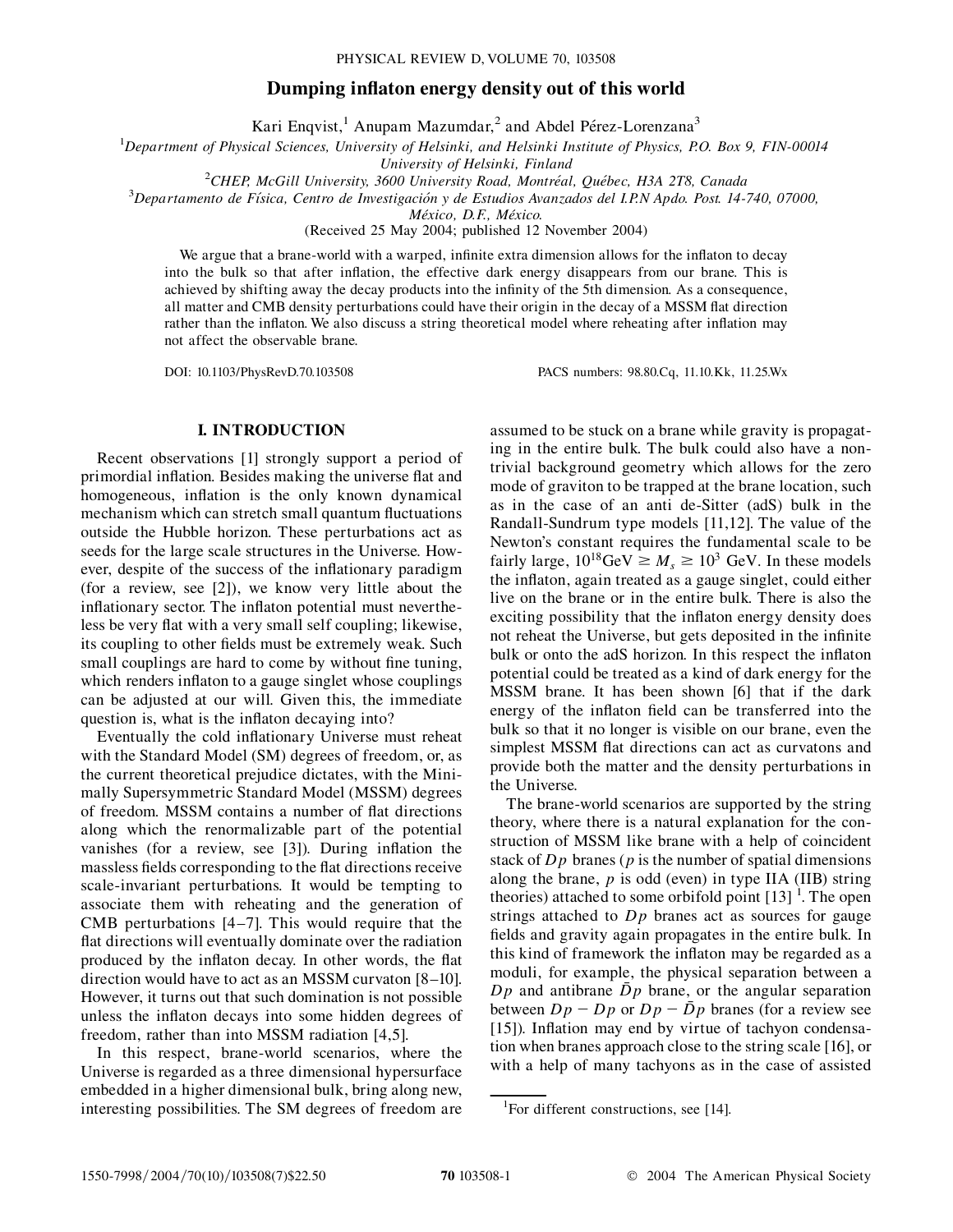### ENQVIST, MAZUMDAR, AND PE´REZ-LORENZANA PHYSICAL REVIEW D **70** 103508

inflation [17]. It is, however, not guaranteed that inflaton will reheat the Universe with the MS(SM) degrees of freedom. One could rather argue that it is more likely that the inflaton will reheat the bulk.

The purpose of this paper is to construct a brane-world model with a warped bulk so that it is possible to localize the inflaton energy density away from the MS(SM) like branes. We will argue that the inflaton energy can be dumped away so that after inflation there is effectively no energy density other than that of the excited MSSM flat directions on our brane. For our purposes, the inflaton potential is a form of dark energy which is only responsible for making the Universe, parallel to the brane directions, large, homogeneous and isotropic.

The paper is organized as follows. In Section II we recapitulate some known results of the brane-world models and discuss infinite extra dimensions. In Section III we present a brane-world where the dark energy can be dumped into the bulk instead of being dumped onto the brane and estimate the escape rate of the inflaton decay products from the brane. In Section IV we motivate the model by considerations relating to string theoretical inflation. In Section V we give our conclusions and discuss how the present results can be combined with curvatonlike scenarios involving MSSM flat directions to yield all matter and an adiabatic, scale-invariant spectrum of perturbations.

## **II. INFINITE EXTRA DIMENSION AND KK DECOMPOSITION**

In this section we briefly recapitulate some of the already known results of the brane-world models. We start with the simplest scenario assuming that there is a three dimensional hypersurface, called the brane, which carries MSSM degrees of freedom. The MSSM brane is embedded in a 5 dimensional space (the bulk) with a nonfactorizable metric [11,12] (for a nice review, see [18])

$$
ds^{2} = a^{2}(z)\eta_{\mu\nu}dx^{\mu}dx^{\nu} - dz^{2}, \qquad (2.1)
$$

where  $\eta_{\mu\nu}$  is the four dimensional Minkowski metric. We take the extra dimension to be infinite. The brane is located at  $z = 0$ . The total action for gravity is given by

$$
S_g = -\frac{1}{16\pi G_5} \int d^4x dz \sqrt{g^{(5)}} R^{(5)} - \Lambda \int d^4x dz \sqrt{g^{(5)}}
$$

$$
- \sigma \int d^4x \sqrt{g^{(4)}},
$$
(2.2)

where  $\Lambda$  is a bulk negative cosmological constant which is related to the brane tension  $\sigma$  by the fine tuning relationship

$$
\Lambda = -\frac{4\pi}{3} G_5 \sigma^2. \tag{2.3}
$$

The warp factor present in the metric has the form  $a(z) =$  $e^{-k|z|}$ , with

$$
k = \frac{4\pi}{3}G_5\sigma.
$$
 (2.4)

Here  $G<sub>5</sub>$  stands for the true gravitational coupling constant of the five dimensional theory, which defines the fundamental gravity scale as  $M_* = (8\pi G_5)^{-1/3}$ . The effective four dimensional Newton's constant  $M_p =$  $(8\pi G_4)^{-1/2} = 2.4 \times 10^{18}$  GeV is given by

$$
G_4 = kG_5. \tag{2.5}
$$

This setup is inspired by adS/CFT correspondence [19], where the entire bulk has adS geometry. It has an interesting feature along the *z* axis in that the fifth dimension has a horizon at  $z = \infty$ . A particle that escapes from the brane and moves along a geodesic travels from  $z = 0$  to  $z = \infty$  in a finite proper time  $\tau = \pi/2k$ . In other words,  $z = \infty$  is a particle horizon.

Another interesting property is that the spectrum of the KK gravitons has a localized massless mode around the brane, identified as the four dimensional graviton, plus a continuum of modes with wave functions which are oscillatory at large *z*,

$$
h_m(z) = \text{const} \times \sin\left(\frac{m}{k}e^{kz} + \phi_m\right), \tag{2.6}
$$

while near the brane location, at  $z = 0$ , the wave function is suppressed:

$$
h_m(z=0) = \text{const} \times \sqrt{\frac{m}{k}}.\tag{2.7}
$$

By summing over all the KK modes, including the zero mode of the graviton, one finds a modification of the gravitational interaction between two point particles located on the brane. If their masses are  $m_1$  and  $m_2$  and the particle separation is  $r$ , the potential has the form

$$
V(r) = -\frac{G_{(4)}m_1m_2}{r}\bigg(1 + \frac{\text{const}}{k^2r^2}\bigg). \tag{2.8}
$$

For distances  $r \gg 1/k$  the correction to the Newtonian gravity is negligible small. Current experiments have tested the validity of Newton's law down to submillimeter distances, which implies that  $k > 10^{-3}$  eV [20]. In this paper we will mostly assume that  $k$  and  $M_*$ , are close to the four dimensional Planck scale.

It is clear that with an infinite fifth dimension the KK modes of other bulk fields also possess a continuum of modes [21], and may also have a quasilocalized mode [22]. Consider for instance the case of a scalar bulk field on the background metric Eq. (2.1). The action is then given by

$$
S_{\chi} = \int d^4x dz \sqrt{g^{(5)}} \left(\frac{1}{2} g^{ab} \partial_a \chi \partial_b \chi - \frac{1}{2} \mu^2 \chi^2\right).
$$
 (2.9)

The corresponding KK wave function is then defined as a solution to the field equation

$$
[-\partial_z^2 + 4k \, sgn(z)\partial_z + \mu^2 - m^2/a^2(z)]\chi(z; m) = 0,
$$
\n(2.10)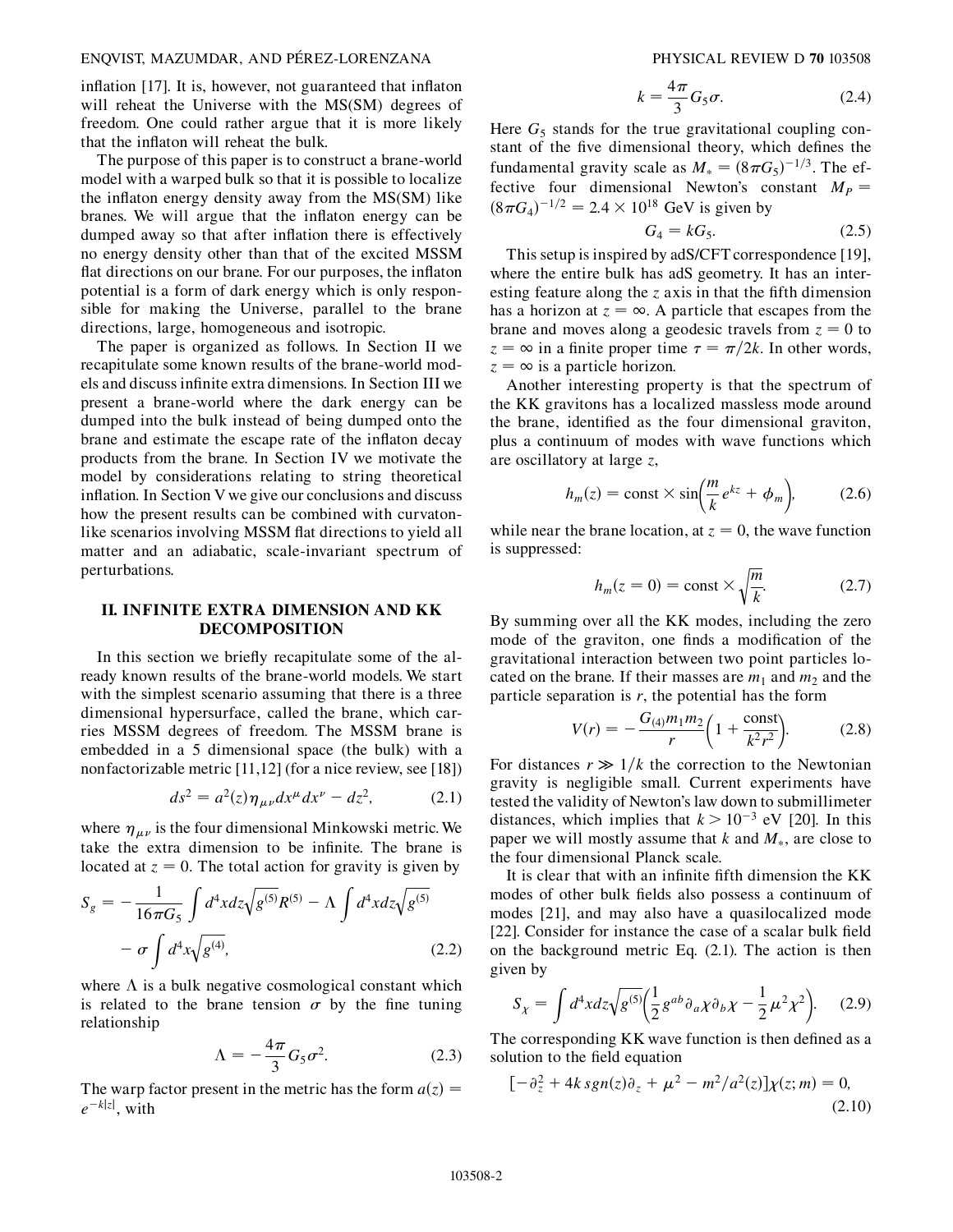where  $m^2 = p^{\mu} p_{\mu}$  defines both the four dimensional mass and the KK level. Equation (2.10) is supplemented by the boundary condition on the brane  $\partial_z \chi(z=0; m) =$ 0, and the normalization condition  $\int dz a^2(z) \times$  $\chi(z; m) \chi(z; m') = k \delta(m - m')$ . The general solution to Eq. (2.10) is given in terms of Bessel functions of index  $\nu = \sqrt{4 + \mu^2/k^2}$ , and can be written as [21,22] -<br>7 --- $\frac{1}{1}$ --------=<br>ק --<br>7 -.<br>-<br>--.<br>ر -

$$
\chi(z;m) = \frac{1}{N(m)a^2(z)} \bigg[ J_\nu\bigg(\frac{m}{ka(z)}\bigg) + A(m)Y_\nu\bigg(\frac{m}{ka(z)}\bigg) \bigg],\tag{2.11}
$$

where the normalization factor, *N*, and the coefficient *A* are functions of the continuous KK index *m*. One finds that  $[21,22]$   $N(m) = \sqrt{1 + A^2(m)} / \sqrt{m/2}$  with -<br>1 ----<br>-<br>י ----.<br>د ---.<br>-<br>י --------------

$$
A(m) = -\frac{2J_{\nu}(m/k) + (m/k)J_{\nu}'(m/k)}{2Y_{\nu}(m/k) + (m/k)Y_{\nu}'(m/k)}.
$$
 (2.12)

For  $\mu$ ,  $m \ll k$  one can approximate the last expression by taking  $\nu = 2$  and show that

$$
A(m) \approx \frac{\pi}{4} \left(\frac{m}{k}\right)^2. \tag{2.13}
$$

Thus, the KK wave function evaluated at the brane is just

$$
\chi(0, m) \approx \sqrt{\frac{m}{2}}.\tag{2.14}
$$

Note that the functional behavior of the above expression is the same as for the graviton case in Eq. (2.7).

As noted in Ref. [22], this system has in general a resonance around the brane, i.e., there is a quasilocalized mode of nonzero mass; that is, there is no truly bound state in the spectrum. This can be visualized in a simple way: the continuum of modes is determined by the asymptotic form of the field equation at large *z*, where the mass term  $\mu^2$  is negligible compared with  $m^2/a^2(z)$ , which shows that the spectrum does start at  $m = 0$ , independently of  $\mu$ , but there are no bound states within the continuum. By exploring the KK modes one can show that there is a mode that actually has a complex eigenvalue  $m = m_0 + i\Gamma$  [22]. Thus, this mode can be considered as a quasilocalized metastable state for which  $\Gamma$ gives the escape rate from the brane into the extra dimension towards infinity. For  $\mu \ll k$  one finds  $m_0 = \mu/\sqrt{2}$ -and

$$
\Gamma = \frac{\pi}{16} \left(\frac{m_0}{k}\right)^2 m_0. \tag{2.15}
$$

In the following section we will use some of these results when considering the decay life time of the inflaton.

## **III. INFLATON DECAY INTO THE BULK IN A WARPED BRANE-WORLD SCENARIO**

Let us now discuss how after inflation the inflaton may disappear from the brane and leave behind an (almost) empty brane, with a minor impact on the later cosmological evolution. This is a radical point of view that, however, can easily be accommodated within the context of infinite extra dimension models [23]. To be more specific, let us assume that the inflaton is a true 4D brane field, with a homogeneous distribution that dominates the energy density at the early Universe on the observable brane and gives rise to a period of inflation. Then the Friedman equation has a quadratic dependence on the brane density  $\rho$  [24] so that the Hubble expansion rate,  $H = R/R$ , where *R* is the scale factor of the four dimensional Universe is given by,

$$
H^{2} = \left(\frac{\dot{R}}{R}\right)^{2} = \frac{1}{3M_{P}^{2}}\rho\left(1 + \frac{\rho}{2\sigma}\right) + \frac{\sigma}{2M_{P}^{2}}\left(\frac{r_{h}}{R}\right)^{4},\qquad(3.1)
$$

and the last term which accounts for the dark energy emitted from the brane into forming a black hole at the adS horizon, where  $r_h$  can be interpreted as the black hole horizon [25], we will discuss this issue later on. The key point to note is that the standard Hubble relationship,  $H = \sqrt{\rho/3M_P}$ , follows only for small densities compared -<br>-<u>:</u> -------<br>ภ .<br>-<br>. -<br>7 --to the brane tension,  $\rho \ll \sigma$  [24,26], and the contribution from the last term is sub dominant as long as the scale factor on the brane position,  $R \gg r_h$ , is greater than the black hole horizon [25].

Once inflation comes to an end, the inflaton will decay, but instead of reheating the brane degrees of freedom, we now assume that it couples to the bulk fields alone, and decays into bulk degrees of freedom. This may happen, for instance, if the inflaton and the bulk fields carry some global quantum number while the brane degrees of freedom do not. All the inflaton energy would be radiated into the empty bulk after the end of inflation in the form of KK modes. These bulk modes carry momentum along the fifth dimension, so that they would simply fly away into the empty bulk, towards infinity, taking the inflaton energy away from the brane. The energy density of the inflaton will be gradually dumped into the bulk before becoming vanishingly small. A small fraction, however, may act as a dark energy on the brane. We will comment on this below.

It is interesting that whether the inflaton density is larger than brane tension or not becomes irrelevant for the purposes of the present discussion. Inflation could well take place in the non standard regime of the theory, without leaving any visible trace on the subsequent thermal evolution of the Universe [27].

The inflaton decaying into the bulk can be extremely efficient. To demonstrate this let us consider the coupling of the inflaton to a bulk scalar field  $\varphi$ , which in the complete 5D theory can be written as

$$
\sqrt{g(z)}h\phi(x)\varphi(x,z)\varphi(x,z)\delta(z),\qquad(3.2)
$$

where *h* is the corresponding coupling constant. After introducing the KK decomposition of the bulk field and integrating out the extra dimension one gets the effective coupling of the inflaton to the KK modes as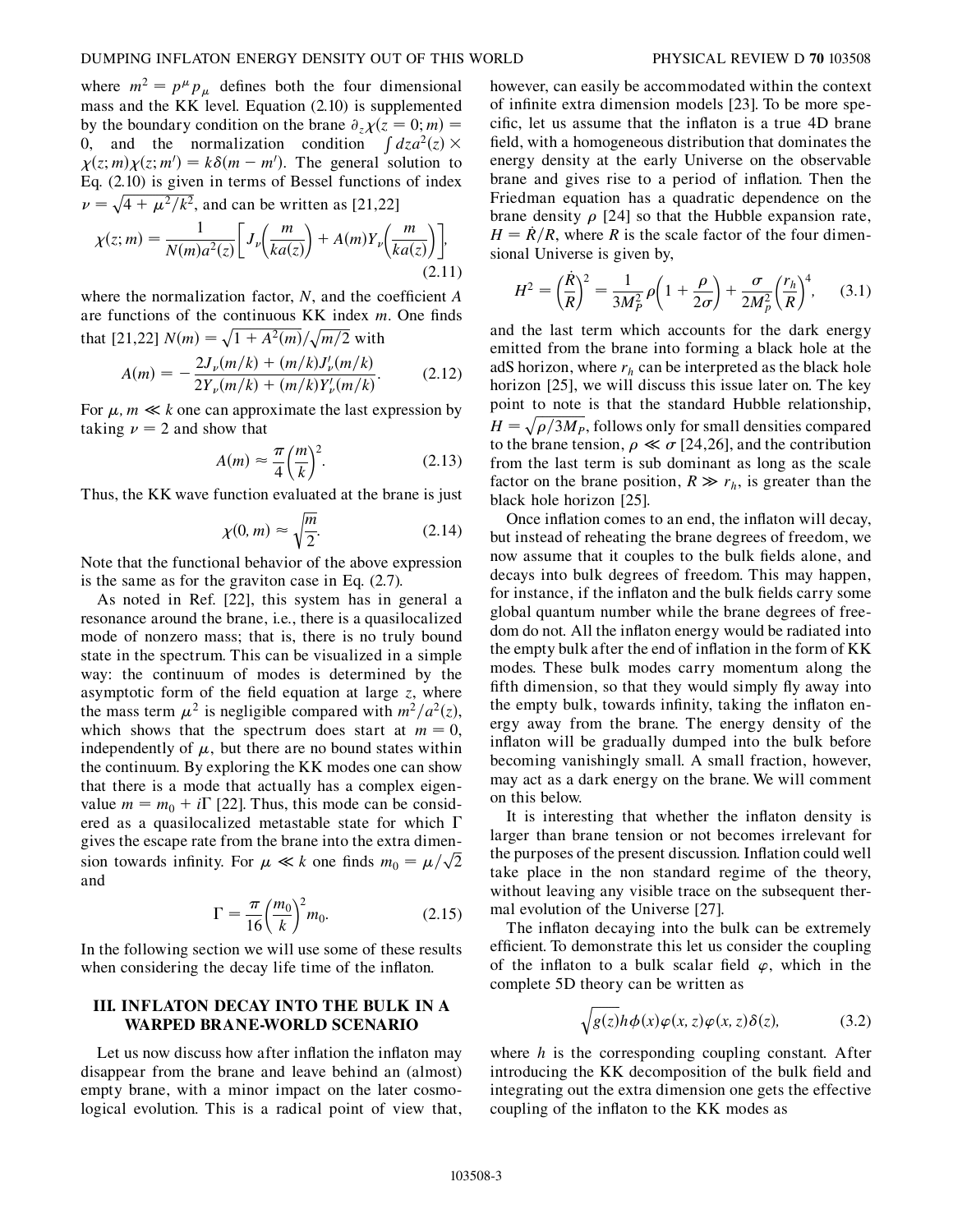ENQVIST, MAZUMDAR, AND PE´REZ-LORENZANA PHYSICAL REVIEW D **70** 103508

$$
h[\chi(0,m)\chi(0,m')] \phi(x)\varphi_m(x)\varphi_{m'}(x); \qquad (3.3)
$$

where  $\chi$ (0, *m*) are the *z* dependent wave functions of a KK modes of mass *m*, given in Eq. (2.11), evaluated at the brane position. The KK mass dependence of the effective couplings indicate that the inflaton would preferably decay into the heavy modes, i.e., those with the largest momentum along the fifth dimension. This scenario is similar to the one discussed in Ref. [28] for the cooling down of a hot brane by graviton emission, although there the KK gravitons were assumed to be thermally produced.

If the inflaton decays into the continuum of KK modes with masses smaller than  $m_{\phi}$ , it is straightforward to estimate the total decay rate as

$$
\Gamma_{\phi} = \int_{0}^{m_{\phi}} \int_{0}^{\sqrt{m_{\phi}^{2} - m^{2}}} \frac{dm}{k} \frac{dm'}{k} h^{2} \frac{[\chi(0, m)\chi(0, m')]^{2}}{m_{\phi}}
$$

$$
\approx \frac{h^{2}}{32} \left(\frac{m_{\phi}}{k}\right)^{2} m_{\phi},
$$
(3.4)

where the RHS has been estimated in the limit where  $\mu$ ,  $m_{\phi} \ll k$  using Eq. (2.14). Since the inflaton is heavy, say, about  $10^{16} - 10^{13}$  GeV scale, whereas *k* is close to  $M<sub>P</sub>$ , the suppression on the decay rate is not large. For smaller inflaton mass the decay rate is suppressed as it is in the standard case. For a wide range of the inflaton mass the inflaton may release all its energy into the bulk fields very efficiently.

Let us now discuss what happens to the energy that has been injected into the bulk. As already mentioned above, since KK modes have a fifth momentum, they will travel away from the brane, moving towards infinity in a finite proper time,  $\tau = (\pi/2k)$ , see [29], hence  $z = \infty$  is indeed the particle horizon. The boundary condition at the horizon are imposed such that nothing comes in from behind the horizon. Further note that the time traverse from the brane to the adS horizon is swifter than the inflaton decay rate as long as  $k \gg h^{2/3} (\pi/64)^{1/3} m_{\phi}$ .

The four dimensional Poincaré invariance ensures that the coordinate four momentum  $p_{\mu}$  coincides with the physical momentum on the brane, but from the point of view of an observer, away from the brane,  $z \neq 0$ , the four dimensional momentum gets blue shifted, this means that the modes which are softer on the brane get harder away from the brane. This leads to a conjecture that a black hole might form at the horizon of an adS [25,26].

As the original energy density of the inflaton field is moved away from the brane into the extra dimension, only the tail of the density distribution would be felt by the brane. In a similar vein as in [25,26], we imagine that the inflaton energy emitted from the brane would eventually collapse to a black hole at the end of the space.

As long as the four dimensional scale factor  $R \gg r_h$ , the dark energy contribution to the Hubble expansion rate is negligible, see Eq. (3.1). But how small  $r_h/R$  could be such that the contribution to the dark energy is negligible?

Even if we imagine that the entire inflaton energy density is dumped into a black hole formation, then the maximum horizon size would be that corresponding to the inflaton energy. From the brane observer point of view, this should be  $r_h \sim [V(\phi)]^{-1/4}$ . For typical values,  $V(\phi)^{-1/4} \sim$  $10^{-16}$ (GeV)<sup>-1</sup> ~  $10^{-32}$  m, which is negligible compared to present size of the Hubble horizon, even this is smaller once the Universe has inflated and eventually reheated due to the MSSM Higgses, where the reheat temperature of the Universe was found to be  $\sim 10^9$  GeV, see [6]. The physical point is that the size of the Hubble horizon is manifold larger compared to the horizon of the black hole.

In fact in our case we can estimate roughly how much is the contribution from the last term due to the decay of the inflaton energy density. The rate of energy loss can be estimated by

$$
\frac{\Delta \dot{\rho}}{\rho} = \mathcal{O}(1)\Gamma_{\phi}.\tag{3.5}
$$

The order one coefficient takes into account the degrees of freedom the inflaton is decaying into, and note that  $\Gamma_{\phi} \geq H$  at the time of decaying. At sufficient late times  $1/H \gg 1/k$  or  $\rho \ll \max\{V(\phi), \sigma\}$ , the total contribution of the dark energy will be roughly given by the loss of energy density from the brane, e.g.,  $\Delta \dot{\rho} + \Delta \dot{\rho}_d = 0$ , [25],

$$
\Omega_d = \frac{\rho_d}{\rho_d + \rho} \approx \int_{\tau_1}^{\infty} d\tau \left( -\frac{\Delta \dot{\rho}}{\rho} \right). \tag{3.6}
$$

In our case we can estimate the integral, which is roughly given by

$$
\Omega_d \approx \frac{h^2 \pi}{64} \left(\frac{m_\phi}{k}\right)^3. \tag{3.7}
$$

For large values of  $k \gg m_{\phi}$ , not only the decay rate of the inflaton to the bulk is efficient, but also the dark energy contribution is miniscule, and for all practical purposes we can neglect the dark energy. To summarize the inflaton energy density, which is moved away into the bulk poses no threat to the later evolution of the Universe, which is after inflation solely governed by the MSSM Higgs condensate, [6].

There are some alternatives to the picture presented here. For example, one could use a bulk field to provide for the inflaton as its quasilocalized (resonant) mode as described at the end of previous section. It is interesting to note that the width of such a mode, given by Eq. (2.15), has the same functional form as Eq. (3.4), so that its escape rate from the brane would be as efficient as the decay of the inflaton in the our present model.

### **IV. A STRINGY MOTIVATION**

In string theories inflationary cosmologies have often been discussed (see, e.g., [15]) by making use of the fact that *Dp* and *Dp* branes can attract each other by virtue of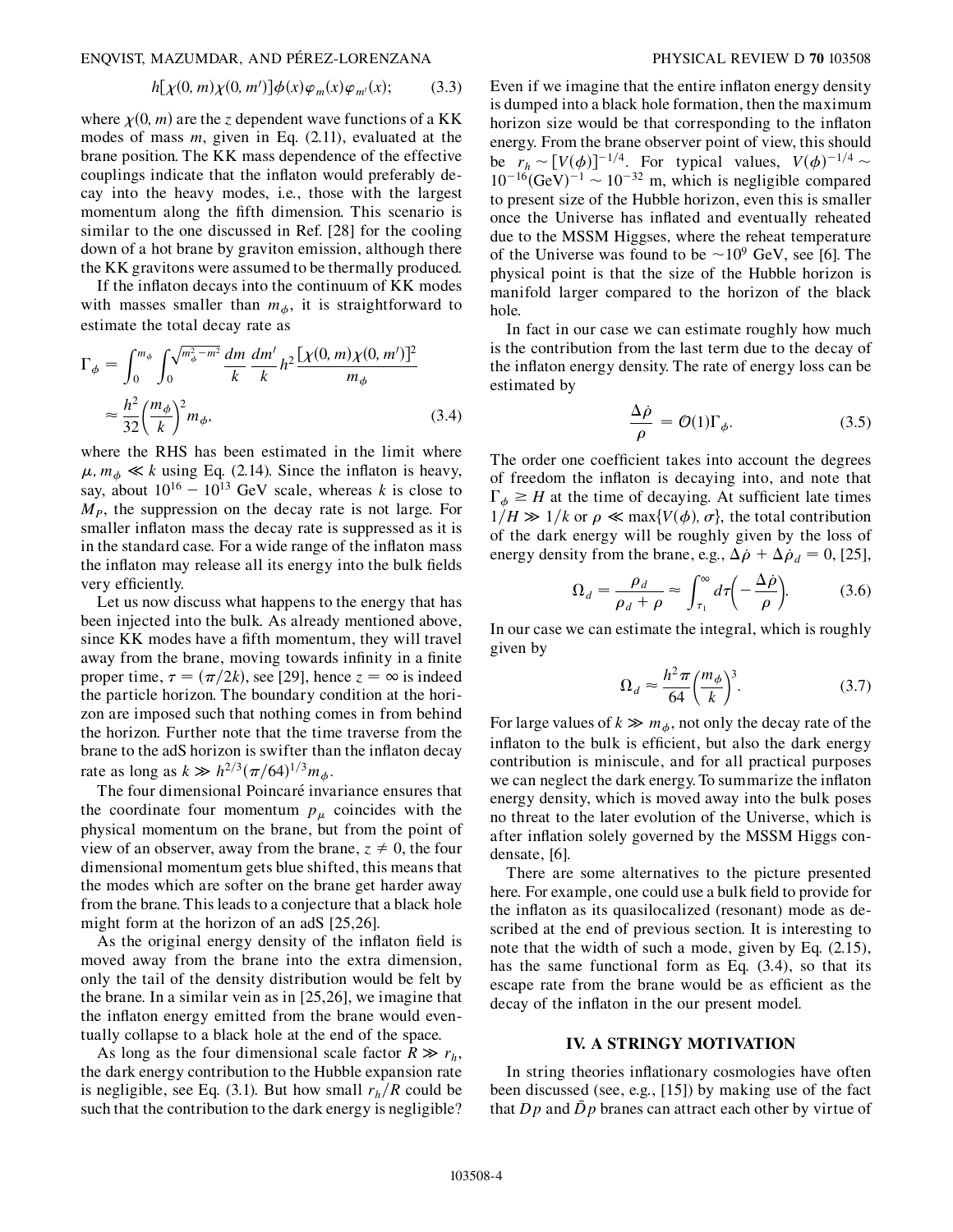the spacetime supersymmetry breaking [30]. If the attractive potential is sufficiently flat then it can give rise to a slow roll inflation [31]. One of the constraints is that the brane separation and hence the bulk has to be larger than the inverse of the compactification scale, which is indeed a problem [32] and can be viewed as an initial condition problem requiring some kind of a bulk inflation [33] before brane inflation. Such early inflation could be triggered, e.g., by gas of branes [34].

An important issue is the stabilization of the volume, the dilaton and the moduli. In the context of a warped background one typically finds a Klebanov-Strassler kind of solution for the background metric [35]. One can think of this geometry as a stringy generalization of the Randall-Sundrum model, where there is an adS throat (or a conical singular region) where the infrared brane can be regularized by the infrared geometry. The Klebanov-Strassler solution gives rise to a noncompact geometry where the radial internal coordinate can be thought of as *z* in the 5 dimensional language of Randall-Sundrum warped geometry. The Planck brane is at the ultraviolet region (at large *r*), while the infrared brane is stuck near the adS throat (at small *r*), where *r* parametrizes the internal radial coordinate and the metric is of the form

$$
ds^{2} = h^{-1/2}(r)dx_{\mu}dx^{\mu} + h^{1/2}(r)(dr^{2} + r^{2}ds_{(5)}).
$$
 (4.1)

A particular realization of such compactification on a Calabi-Yau manifold gives rise to the stabilization of the complex structure moduli [36–38].

In this paper we will not be able to discuss a detailed inflationary model within such stringy framework. We will merely present some plausibility arguments supporting our case as discussed in Section III. To this end, let us consider a scenario which consists of a stack of branes mimicking MSSM gauge group (stack of *D*3 branes and  $D7 - \overline{D7}$  branes (the latter ones required for an exact cancellation of the tadpoles at the singularity). In addition, there should be other branes and antibranes to drive inflation along the three spatial directions. The MSSM branes are embedded near the ultraviolet part of the geometry, at large *r*, far from the adS throat, while the branes, which give rise to inflation, are moving towards the region where the adS throat is located, near the infrared part of the geometry, at small *r*.

To be concrete, let us assume that all the moduli are stabilized like in [38]. A set of  $\bar{D}3$  branes are stuck near the infrared part of the bulk, and inflation occurs because of the slow motion of a *D*3 brane approaching from the ultraviolet regime. The potential of  $\overrightarrow{D3} - \overrightarrow{D3}$  is also felt by the MSSM branes and is described by a four dimensional effective field theory on the world volume. The presence of  $\overline{D}3$  branes break supersymmetry and give rise to a metastable positive vacuum energy state, which is also being felt along the three spatial dimensions. This acts as a source for inflation [38,39] on the MSSM branes. We have depicted this framework in Fig. 1.

We assume that enough inflation can be obtained along the three spatial dimensions of the MSSM branes. In the brane antibrane scenario inflation ends when the separation becomes close to the string scale, whence the open string tachyon on the world volume condenses [16], resulting in an annihilation of the pair of branes. Similar situation could arise in our case. The rolling tachyon couples to the gauge fields living on the brane through covariant derivatives. The annihilation of branes ultimately gives rise to a long excited closed string along the inflated directions [40]. The long closed string decays very late into lighter closed string modes. However, the important point to note here is that only the bulk degrees of freedom near the adS throat are excited. This is so because the branching ratio of the closed string decaying into the bulk is still greater compared to decay into brane degrees of freedom by virtue of phase space arguments. These modes are actually trapped near the infrared regime which is energetically more favorable due to low energy configuration.

This situation is indeed similar to the 5 dimensional adS Randall-Sundrum model described in Section III. There the bulk quanta were dumped towards the adS horizon to form a black hole. Formation of a long closed string after the end of inflation also has a counterpart in field theory. If the inflaton has a global  $U(1)$  charge, it may not decay completely but rather fragments into lumps known as *Q*-balls [41].



FIG. 1. An illustration of a manifold which has singular points with nontrivial fluxes, and which yields the adS geometry. The cross denotes the point in moduli space where MSSM branes are fixed, while there is a  $\overline{D}3$  situated close to the warped geometry near adS throat, and the *D*3 brane is attracted towards the  $\bar{D}3$  brane, thereby giving rise to inflation along three spatial directions, which we assume to be parallel to MSSM branes. Reheating occurs near the adS throat. The excited modes from reheating are trapped near the throat.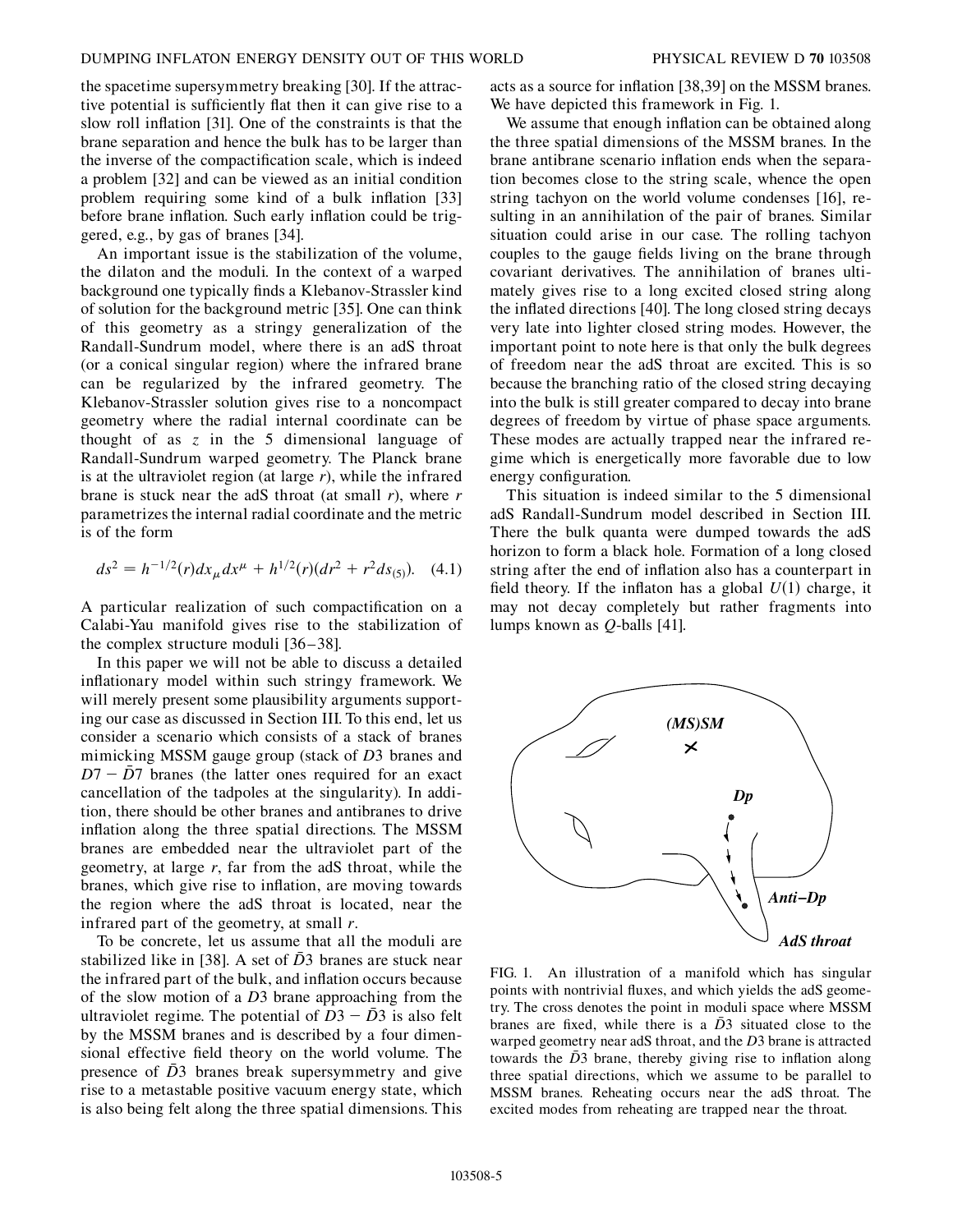### ENQVIST, MAZUMDAR, AND PE´REZ-LORENZANA PHYSICAL REVIEW D **70** 103508

The main point here is that the MSSM branes are not directly reheated from the decay of the long closed string. They will certainly feel the resulting effective dark energy, but due to the warped metric the dark energy contribution would be small.

# **V. DISCUSSION**

During inflation, massless MSSM fields, or the (almost) flat directions corresponding to certain combinations of squarks, sleptons and Higgses, will be subject to fluctuations and form condensates. Like the ordinary inflaton, the condensates will receive scale-invariant spatial perturbations. Once the inflaton energy has disappeared into the bulk, the potential terms along some flat direction will eventually start to dominate the energy density of the MSSM brane. A potential arises because of nonrenormalizable interactions and the soft supersymmetry breaking mass terms (for a review, see [3]). (In the cosmological context the Higgs coupling  $\mu H_u H_d$  does not spoil flatness as  $\mu$  is much smaller than the relevant field amplitudes).

Once the condensate decays, it will reheat the universe with MSSM degrees of freedom and imprint on the MSSM gas the inflationary perturbations. The flat direction condensate acts as an MSSM curvaton [8–10]. The simplest possibility is the flat direction that consists of the Higgses  $H_u$  and  $H_d$ , which has been discussed in detail in [6]. The reheat temperature can be estimated to be less than  $10^9$  GeV <sup>2</sup>. The amplitude of the fluctuations along the  $H_u H_d$  direction can match the observed density perturbations in the CMB radiation and the spectrum with a spectral tilt very close to 1, with some weak dependence on the Higgs potential [6].

As an interesting observation we finally point out that in our case we will not have any isocurvature fluctuations, because the entire SM degrees of freedom are created solely by the decay of the Higgses and not by the inflaton. Although our model provides startling distinction from multifield inflationary models, but at present it will be hard to distinguish the predictions of our model from a single field inflationary model.

We have argued that a brane cosmology with a warped, infinite extra dimension allows for the inflaton to decay into the bulk. The inflaton decays efficiently into a continuum of Kaluza Klein modes which carry nonzero momentum along the extra dimension and move away from our four dimensional world, taking inflaton energy with them. In effect, the effective dark energy present on the MSSM brane will disappear into the bulk and be hidden behind the particle horizon at the infinity of the 5th dimension.

Although we have sketched a possible inflationary scenario involving  $\bar{D}$ 3 and  $\bar{D}$ 3 branes that annihilate at an adS throat, a string theoretical model for reheating remains a challenge. Nevertheless, it seems that at least within brane-world cosmologies it is possible to have the inflaton decay products disappearing into the bulk so that all matter could have its origin in the decay of the MSSM condensate rather than in the inflaton energy density.

## **ACKNOWLEDGMENTS**

K. E. is supported partly by the Academy of Finland Grant No. 75065, and A. M. is supported in part by CITA, by NSERC (Canada) and by the Fonds de Recherche sur la Nature et les Technologies du Québec. A. P. L. is supported in part by CONACyT, México, under Grant J44596-F.

- [1] C. L. Bennett *et al.*, Astrophys. J. Suppl. Ser. **148**, 1 (2003).
- [2] D. H. Lyth and A. Riotto, Phys. Rep. **314**, 1 (1999).
- [3] K. Enqvist and A. Mazumdar, Phys. Rep. **380**, 99 (2003).
- [4] K. Enqvist, S. Kasuya, and A. Mazumdar, Phys. Rev. Lett. **90**, 091302 (2003).
- [5] K. Enqvist, A. Jokinen, S. Kasuya, and A. Mazumdar, Phys. Rev. D **68**, 103507 (2003).
- [6] K. Enqvist, S. Kasuya, and A. Mazumdar, Phys. Rev. Lett. **93**, 061301 (2004).
- [7] M. Postma, Phys. Rev. D **67**, 063518 (2003); S. Kasuya, M. Kawasaki, and F. Takahashi, Phys. Lett. B **578**, 259

(2004); K. Hamaguchi, M. Kawasaki, T. Moroi, and F. Takahashi, Phys. Rev. D **69**, 063504 (2004).

- [8] K. Enqvist and M. S. Sloth, Nucl. Phys. B **626**, 395 (2002).
- [9] D. H. Lyth and D. Wands, Phys. Lett. B **524**, 5 (2002).
- [10] T. Moroi and T. Takahashi, Phys. Lett. B **522**, 215 (2001) *ibid.*[**539**, 303(E) (2002)].
- [11] L. Randall and R. Sundrum, Phys. Rev. Lett. **83**, 4690 (1999).
- [12] L. Randall and R. Sundrum, Phys. Rev. Lett.**83**, 3370 (1999).
- [13] G. Aldazabal, L.E. Ibanez, F. Quevedo, and A.M. Uranga, J. High Energy Phys. 08, (2000) 002.

<sup>&</sup>lt;sup>2</sup>In Ref. [41], we discussed the perturbative decay of  $H_u H_d$ into the SM fermions and baryons through Yukawa couplings. One might still wonder on other means of reheating, such as gravitational reheating [42] through nonconformal coupling of matter to gravity. However such a nonconformal coupling is not constrained from a fundamental theory in our case, and therefore does not give rise to any concrete prediction on the reheat temperature.